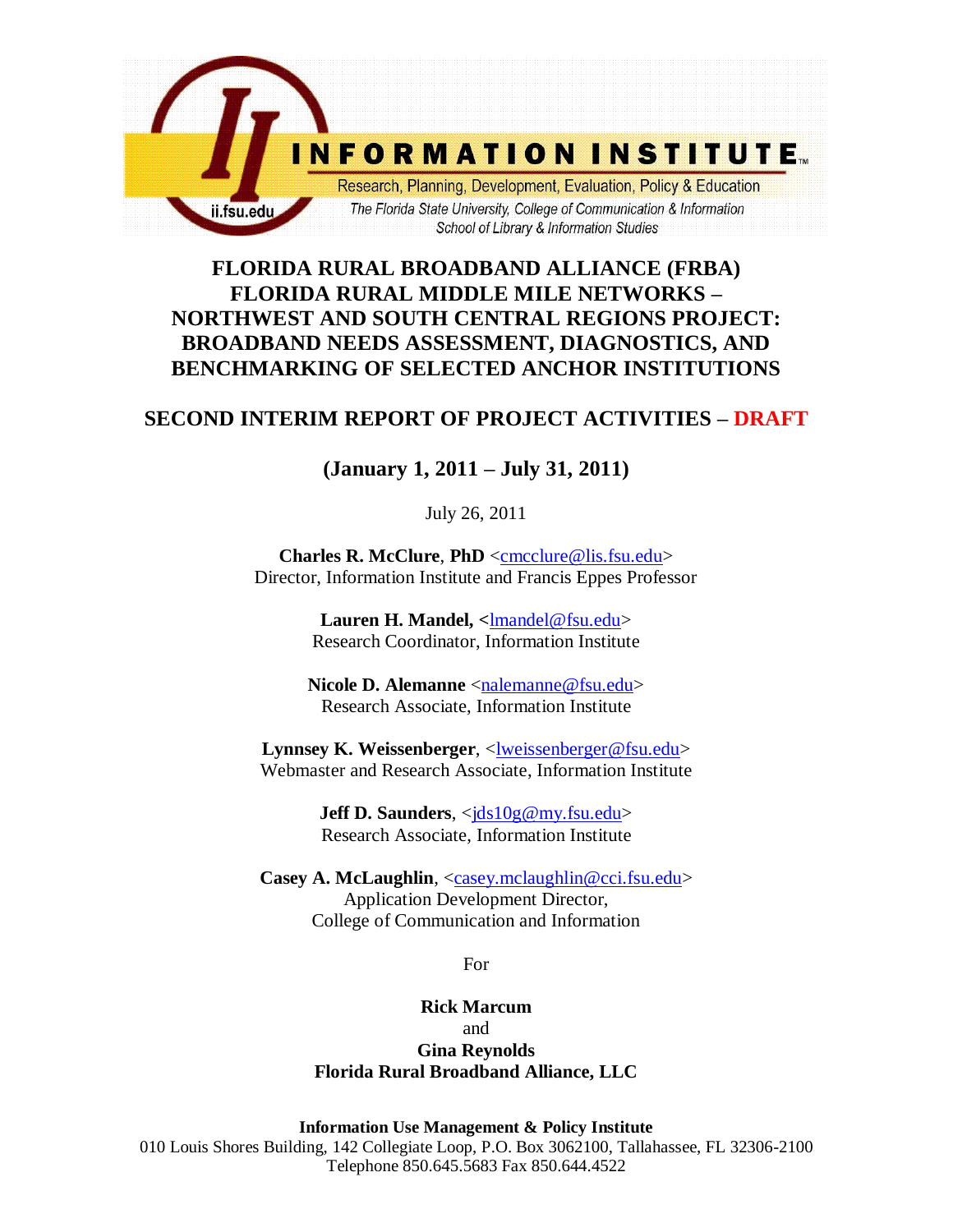## **FRBA FLORIDA RURAL MIDDLE MILE NETWORKS – NORTHWEST AND SOUTH CENTRAL REGIONS PROJECT: BROADBAND NEEDS ASSESSMENT, DIAGNOSTICS, AND BENCHMARKING OF SELECTED ANCHOR INSTITUTIONS: SECOND INTERIM REPORT OF PROJECT ACTIVITIES – DRAFT**

The Information Use Management and Policy Institute (Information Institute) at Florida State University has been conducting a number of activities in fulfillment of its award from the Florida Rural Broadband Alliance (FRBA) to conduct work in support of its \$23 million Rural Middle Mile Networks project between January 1, 2011 and July 31, 2011. These activities are needs assessment, benchmarking, and onsite diagnostics at selected anchor institutions in the FRBA service area: the 8-county Northwest Rural Areas of Critical Economic Concern  $(RACEC)$ , the 6-county South Central RACEC, and the City of Immokalee (Collier County). This second interim report provides a summary of project activities during this project period (January 1, 2011 – July 31, 2011) and descriptions of planned activities for the remainder of the project (August 1, 2011 – December 31, 2011).

## **Task 1: Detailed Project Tasking**

During the first phase of the study, members of the study team detailed project tasking and performed other organizational activities, all in consultation with the FRBA project liaison at Government Services Group.<sup>2</sup> This task included organizational activities in preparation for the beginning of the data collection for the needs assessment phases of the project. Task 1 activities and status were reported in the First Interim Report.<sup>3</sup>

## **Task 2: Data Collection**

Data collection activities included conducting a needs assessment and benchmarking survey, onsite diagnostics collection, and interviews and/or focus groups that followed up on the survey and collected data on situational factors and issues that impact anchor institutions' awareness of and potential deployment of broadband networks. Key activities and status update for Task 2 are delineated in Table 1 (See next page).

The anchor institution broadband survey was mailed January 28, 2011 to the 323 anchor institutions identified in the FRBA service area. Additional surveys were sent to rural county health departments, based on findings from the concurrently running needs assessment for the

<sup>&</sup>lt;sup>1</sup> Since the inception of the FRBA project, Wakulla County has been added to the Northwest RACEC; however, Wakulla County is served by the North Florida Broadband Authority middle mile project and therefore, is not included in this study.

<sup>&</sup>lt;sup>2</sup> Throughout Task 1 and most of Task 2, the Information Institute worked with liaisons at Government Services Group (Marguerite McCauley and Denise Collins). The Information Institute now works with a liaison from Opportunity Florida (Rick Marcum)

<sup>3</sup> McClure, C. R., Mandel, L. H., & Gibson, A. N. (2010). *Florida Rural Broadband Alliance (FRBA) Florida Rural Middle Mile Networks – Northwest and South Central Regions Project: Broadband needs assessment, diagnostics, and benchmarking of selected anchor institutions: First interim report of project activities*. Tallahassee, FL: Information Use Management and Policy Institute, College of Communication and Information, The Florida State University. Available at:<http://ii.fsu.edu/content/view/full/45135>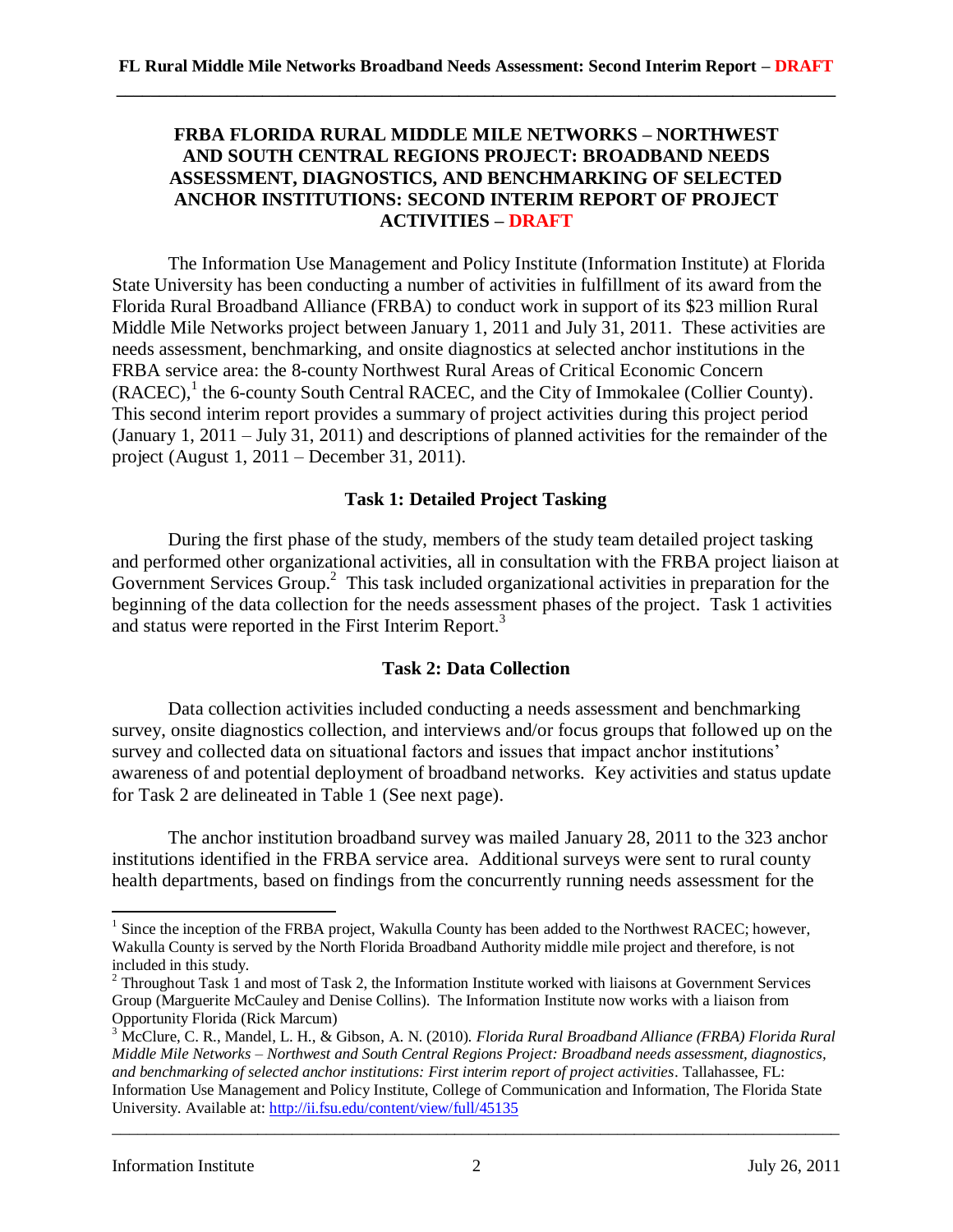North Florida Broadband Authority (NFBA).<sup>4</sup> Ultimately, 77 surveys were returned and will be analyzed during Task 3 (see below for more information on data analysis plans). More detail on the survey methodology is in Appendix A.

The project team conducted five focus groups and one interview to gather qualitative data that provides more detail and insights into anchor institution broadband needs, barriers, and enablers. Five focus groups were conducted with representatives of various anchor institutions in a 3-county area (to obtain representation from all 14 counties in the FRBA service area, plus the City of Immokalee). In April 2011, the project team also conducted an interview with representatives from the Department of Management Services (DMS) to gather information about county health department broadband deployment. More detail on the focus group and interview methodology is in Appendix B.

Subsequent to survey and focus group data collection, the project team began conducting onsite diagnostics in select anchor institutions throughout the FRBA service area. Ultimately, 19 diagnostic sessions were conducted, representing school districts, workforce boards, city and county governments, county health departments, community colleges, public libraries, law enforcement agencies, emergency management agencies, hospitals, and rural health clinics. More detail on the onsite diagnostics methodology is in Appendix C.

| Table 1: Key Activities, Status, and Time Line to Completion for Task 2 |  |  |  |  |
|-------------------------------------------------------------------------|--|--|--|--|
|-------------------------------------------------------------------------|--|--|--|--|

| <b>ACTIVITY</b> |                                                           | <b>STATUS UPDATE</b> | <b>TIMELINE</b>          |
|-----------------|-----------------------------------------------------------|----------------------|--------------------------|
| 1.              | Conduct survey of anchor institutions -                   | Task complete        | January 1, $2011 - July$ |
|                 | Mail survey packet (including cover letter, informed      |                      | 31, 2011                 |
|                 | consent form, and a paper version of the survey) to       |                      |                          |
|                 | selected anchor institutions;                             |                      |                          |
|                 | Track survey completions; and                             |                      |                          |
|                 | Follow up with survey recipients by phone and/or<br>٠     |                      |                          |
|                 | email to encourage and aid in survey completion.          |                      |                          |
| 2.              | Conduct interviews and/or focus groups with               | Task complete        | February 1, $2011 -$     |
|                 | representatives of anchor institutions in each county.    |                      | May 31, 2011             |
| 3.              | Conduct onsite diagnostics analyses at selected volunteer | Task complete        | March 1, $2011 - July$   |
|                 | institutions.                                             |                      | 31, 2011                 |
| 4.              | Deliver second interim report that details completed      | Task complete        | July 31, 2011            |
|                 | project activities.                                       |                      |                          |

# **Task 3: Data Analysis**

The various data collected in Task 2 will be analyzed, tabulated, and verified using descriptive statistics, GIS mapping methodologies, and content analysis of primary themes and issues. Key findings and specific recommendations arising from this analysis will be reported in Task 4 (below). Key activities and a tentative time line for Task 3 are delineated in Table 2. Note that this timeline has been updated to reflect the extension of Task 2 to July 31, 2011. Also, the project team has determined from preliminary findings that FRBA constituents strongly desire and need education regarding broadband in general, what it is used for, and why it is

<sup>&</sup>lt;sup>4</sup> [http://nfba.ii.fsu.edu](http://nfba.ii.fsu.edu/)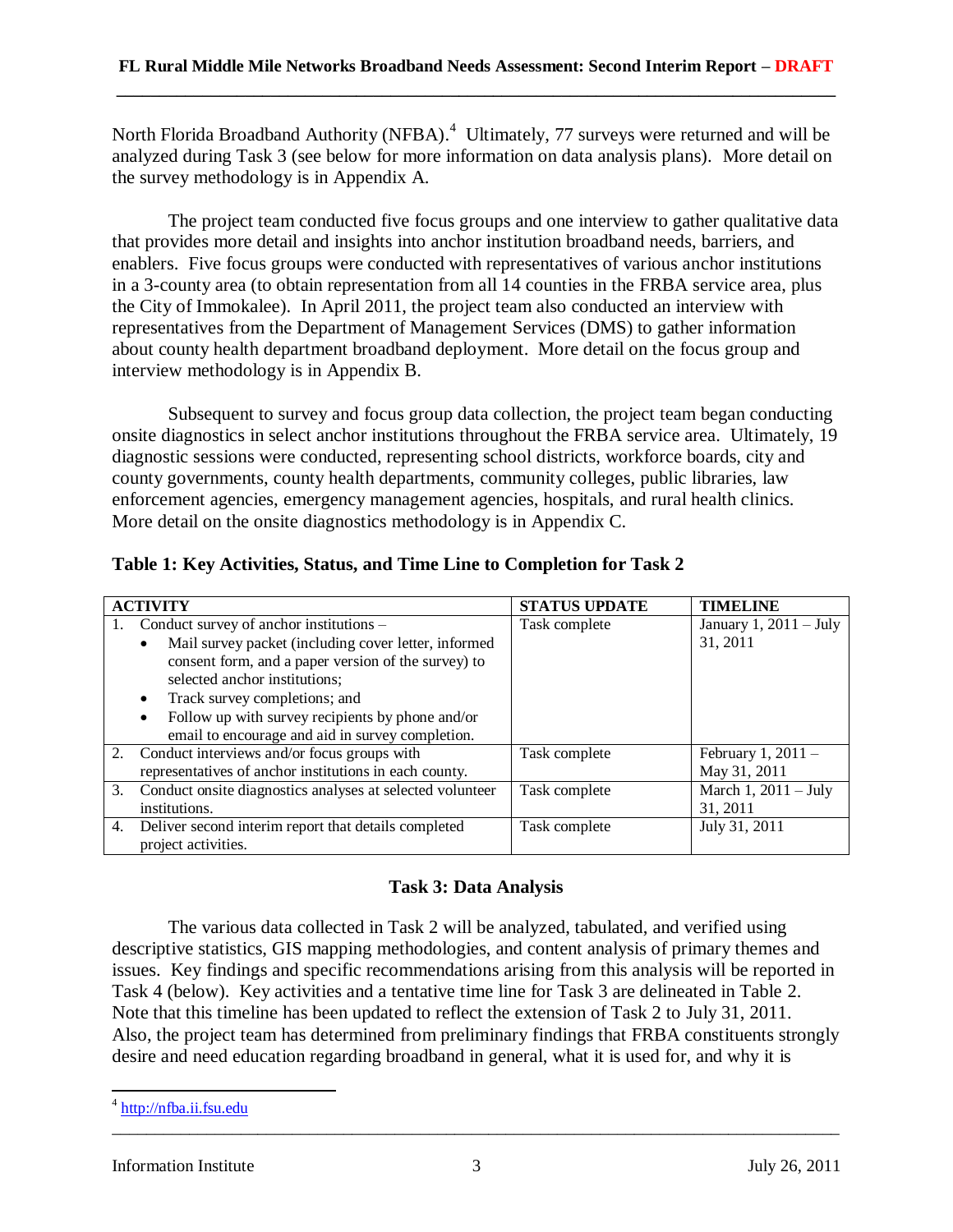important. Therefore, the Information Institute has added an activity to develop 2-4 online, selfpaced instructional modules. This will not add any additional cost or time to the project, so Task 3 begins August 1, 2011 and ends October 31, 2011.

| Table 2: Key Activities, Status, and Time Line to Completion for Task 3 |  |  |  |  |  |  |
|-------------------------------------------------------------------------|--|--|--|--|--|--|
|                                                                         |  |  |  |  |  |  |

|    | <b>ACTIVITY</b>                                                                                                                                                | <b>TIMELINE</b>        |
|----|----------------------------------------------------------------------------------------------------------------------------------------------------------------|------------------------|
| 1. | Analyze, tabulate, and verify survey data -                                                                                                                    | August 1, 2011 -       |
|    | Use descriptive statistics to analyze survey responses;<br>$\bullet$                                                                                           | September 30, 2011     |
|    | Describe the existing and future broadband uses and applications of the<br>$\bullet$<br>region's anchor institutions;                                          |                        |
|    | Describe the existing bandwidth being purchased at the "front door" and its<br>$\bullet$<br>availability at the workstation-level for the anchor institutions; |                        |
|    | Determine the current cost for the bandwidth being purchased by anchor<br>$\bullet$<br>institutions;                                                           |                        |
|    | Identify the vendor(s) currently supplying the existing bandwidth for anchor<br>$\bullet$<br>institutions;                                                     |                        |
|    | Identify situational factors and issues that impact whether anchor institutions<br>$\bullet$<br>decide to obtain or increase broadband capacity;               |                        |
|    | Obtain baseline data related to broadband connectivity and use that can be used<br>$\bullet$                                                                   |                        |
|    | to justify and support additional broadband funding requests for the region; and                                                                               |                        |
|    | Use GIS methodologies to map metrics such as anchor institution broadband<br>$\bullet$<br>costs and connections speeds.                                        |                        |
| 2. | Analyze diagnostics -                                                                                                                                          | August 1, 2011 -       |
|    | Describe the existing broadband networks currently deployed in selected<br>$\bullet$<br>anchor institutions;                                                   | September 30, 2011     |
|    | Identify situational factors and issues that impact how selected anchor<br>$\bullet$                                                                           |                        |
|    | institutions deploy their broadband networks; and                                                                                                              |                        |
|    | Determine ways that the region's anchor institutions can improve their network<br>$\bullet$<br>deployments and use of broadband.                               |                        |
| 3. | Analyze interview and focus group data -                                                                                                                       | August 1, 2011 -       |
|    | Identify situational factors and issues that impact whether anchor institutions<br>$\bullet$<br>decide to obtain or increase broadband capacity; and           | September 30, 2011     |
|    | Describe factors that affect anchor institutions' capacity to use broadband<br>$\bullet$<br>effectively.                                                       |                        |
| 4. | Develop 2-4 self-paced, online instructional modules regarding broadband and its                                                                               | October $1 - 31, 2011$ |
|    | importance -<br>Based on findings from activities 1-3, determine topics of the modules;                                                                        |                        |
|    | Develop the modules;<br>$\bullet$                                                                                                                              |                        |
|    | Pre-test the modules;<br>$\bullet$                                                                                                                             |                        |
|    | Modify modules (if necessary) based on feedback from pre-test; and                                                                                             |                        |
|    | Roll out modules to FRBA anchor institutions.                                                                                                                  |                        |
| 5. | Deliver interim report that details completed project activities.                                                                                              | October 31, 2011       |

These activities will be conducted to address Task 3 and outcomes will be reported in the third interim report due October 31, 2011.

## **Task 4: Reporting**

The study team will develop a final draft report that describes project activities, summarizes findings, identifies key issues, and makes specific recommendations for middle mile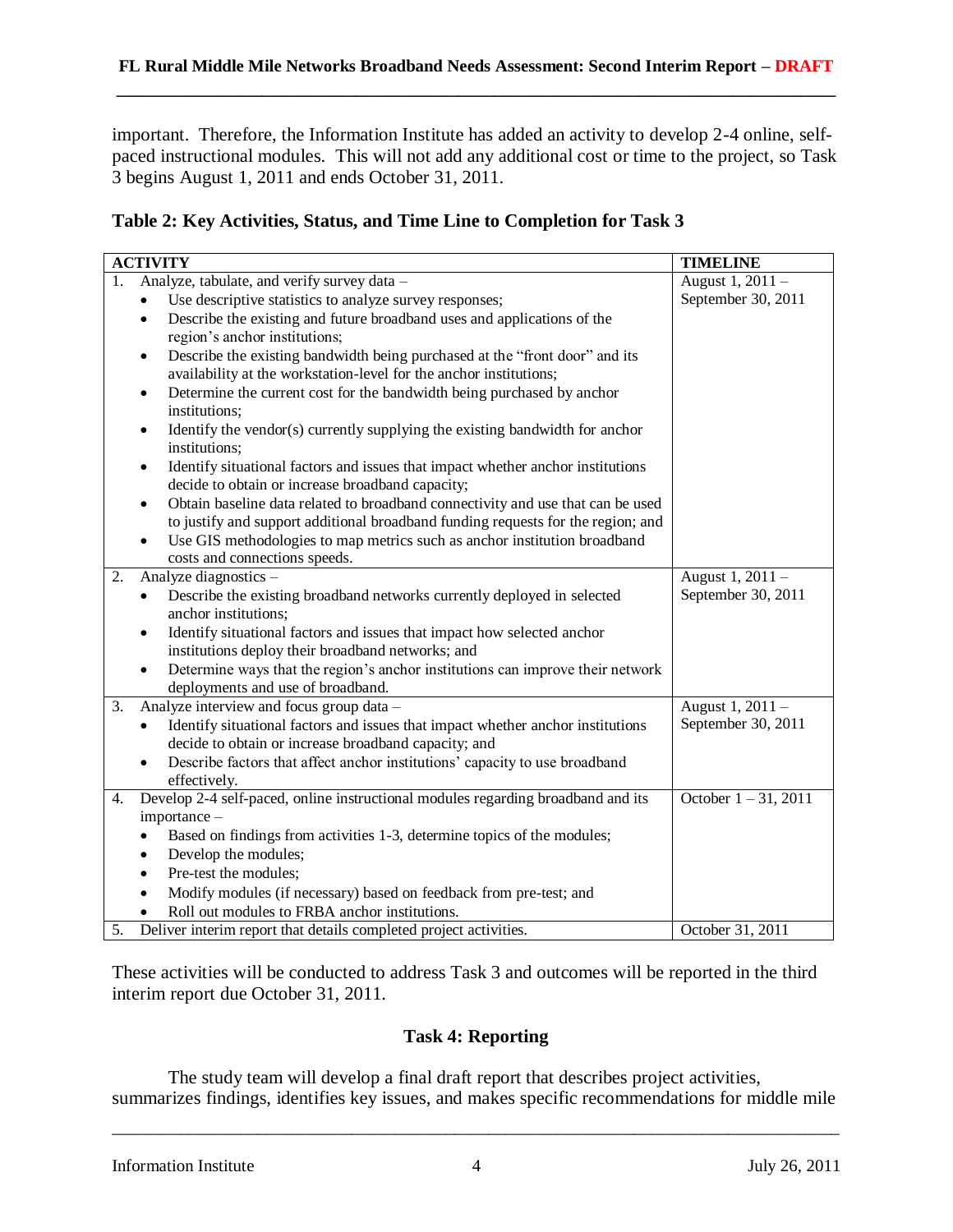network deployment and strategies to better meet the broadband service needs of anchor institutions in the Northwest and South Central RACECs and the City of Immokalee. Key FRBA staff will provide input for the report, and a member of the study team will be available to make an oral presentation to the FRBA. Key activities and a tentative time line for Task 4 are delineated in Table 3.

## **Table 3: Key Activities and Timeline for Task 4**

| <b>ACTIVITY</b>                                                                   | <b>TIMELINE</b>      |  |
|-----------------------------------------------------------------------------------|----------------------|--|
| 1. Develop draft report $-$                                                       | November 1, $2011 -$ |  |
| December 31, 2011<br>Describe project activities;<br>٠                            |                      |  |
| Summarize findings and identify key issues;<br>٠                                  |                      |  |
| Make specific recommendations for middle mile network deployment and<br>$\bullet$ |                      |  |
| strategies to better meet the anchor institution broadband service needs; and     |                      |  |
| Work with FRBA liaison to finalize report.<br>$\bullet$                           |                      |  |
| 2. Deliver final report and make oral presentations of findings to FRBA staff.    | December 31, 2011    |  |

These activities will be conducted to address Task 4 and outcomes will be reported in the final report due December 31, 2011.

## **Summary**

In the second project period (January 1,  $2011 - \text{July } 31, 2011$ ), the project team has collected data using three methods: anchor institution broadband survey, focus groups and interviews, and onsite diagnostics. The team is on track to begin the next phase of the project starting August 1, 2011. Key activities to be accomplished in this next phase are analyzing the data from each of the three methods, triangulating data into combined/comprehensive findings, and reporting results of data analysis and findings. The next Interim Report will be delivered to FRBA October 31, 2011.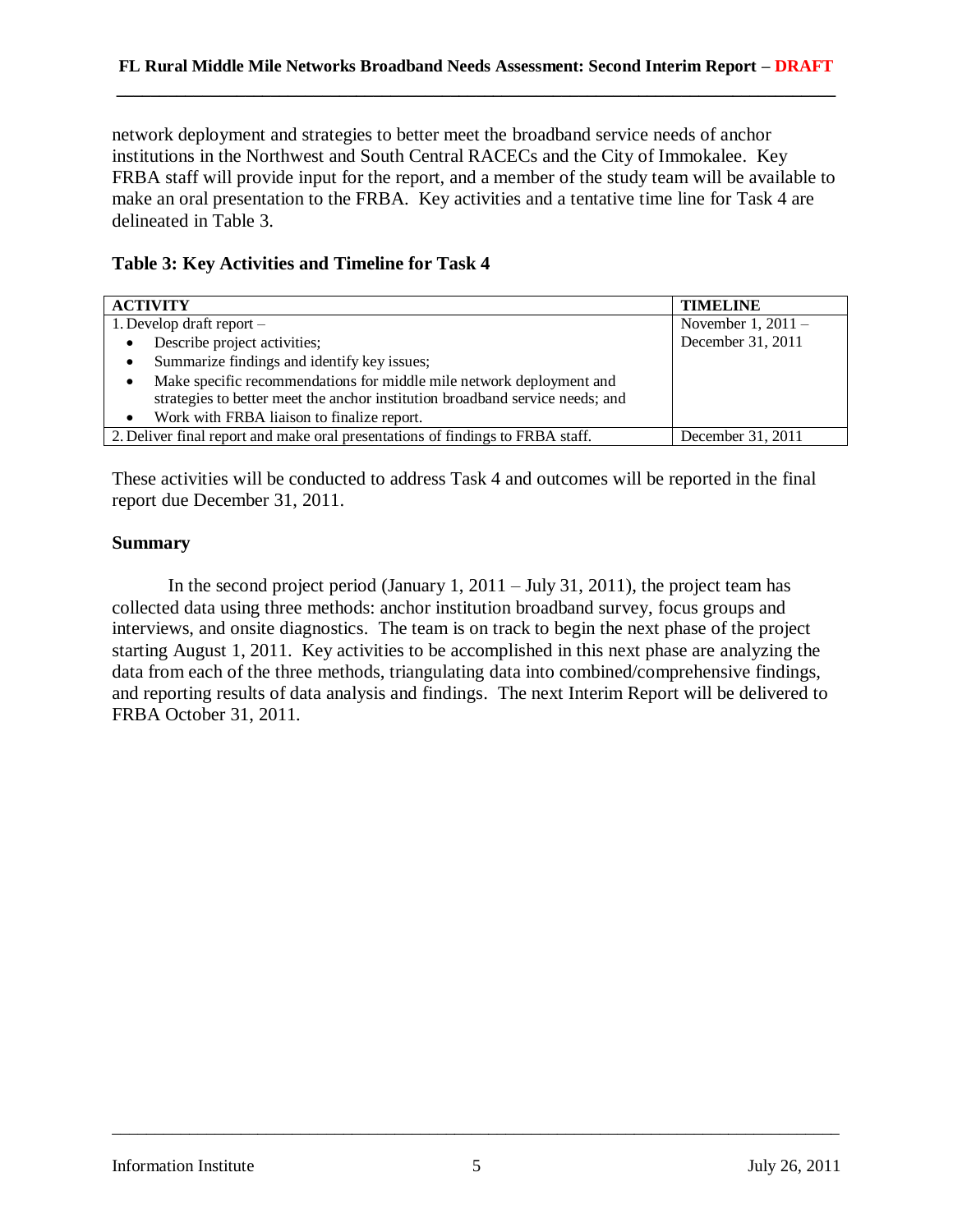## **APPENDIX A: SURVEY METHODOLOGY**

### **Population and Sample**

First, the project team developed a comprehensive list of all anchor institutions within the Northwest and South Central RACECs and the City of Immokalee. Because the total population was 323 institutions, the project team decided to invite all institutions in the population to participate in the anchor institution broadband survey. That is, we did not select a sample.

A paper version of the survey was mailed to all 323 anchor institutions in the FRBA service area on January 28, 2011. Additional surveys were sent to 23 anchor institutions identified after the initial mailing, including rural county health departments. Also, one survey was returned from an institution to which the research team had not sent a packet. This brings the total to 347 anchor institutions surveyed for this project.

#### **Survey Design**

The project team determined that the most cost effective method of conducting the survey would be to use an online survey. After some deliberation, it was decided to use Survey Monkey Professional software for the survey. The survey was designed to obtain data that would meet the numerous goals of this project with as few questions as possible so as not to overburden the anchor institution staff completing the survey; two formats were created, a paper format and the online format.

To facilitate and encourage survey completion, the project team sent a mailing to all the anchors in the populations including a cover letter explaining the project and why their participation was needed for data collection and a paper copy of the survey so they could collect their responses before logging into the online survey. The cover letter and survey were provided to FRBA previously, but additional copies can be provided to the FRBA upon request. The paper version also was available to institutions unable to complete the survey online. The project team sent follow-up e-mails to institutions that had not completed the survey every 2-3 weeks, and completed a round of reminder phone calls in March 2011, until the survey officially "closed" on April 30, 2011 (the survey actually remained open throughout the focus group and onsite diagnostics data collection periods so additional anchor institutions that participated in focus groups and desired an onsite diagnostic could complete the survey). Responses were tracked to ensure that the project team did not send reminder e-mails to institutions that had completed the survey.

## **Survey Response Rate**

Ultimately, 77 anchor institutions completed the survey, a 22.1% response rate. Respondents represented a wide variety of anchor institutions. Survey data will be analyzed using descriptive statistics and GIS mapping during Task 3, with findings reported in the Third Interim Report.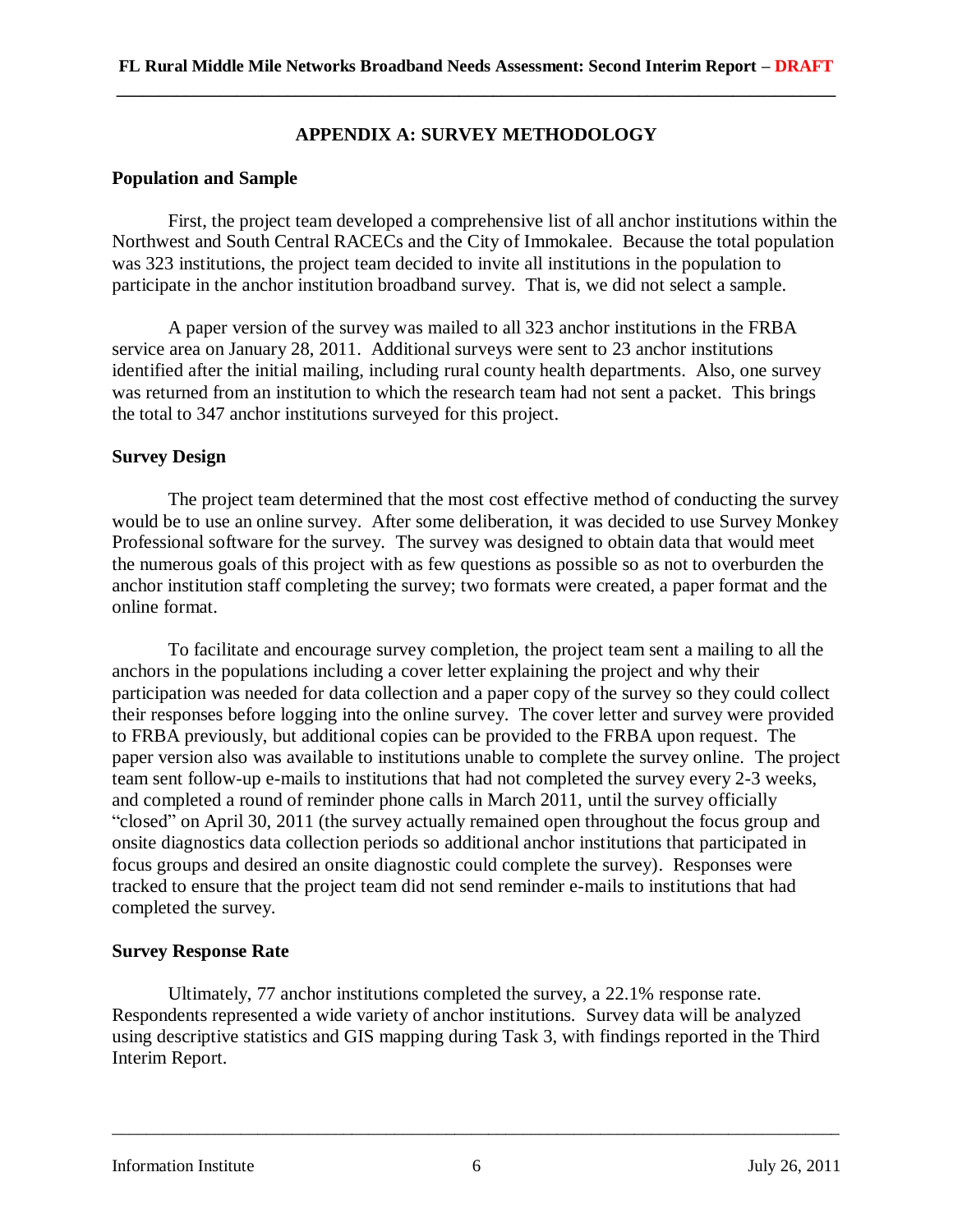## **APPENDIX B: FOCUS GROUPS METHODOLOGY**

The study team determined that the best way to leverage available resources was to conduct five focus groups, each covering a three-county area. Counties were combined into the area groupings based on geographic proximity in order to minimize travelling distances for participants; ultimately, this resulted in three focus groups servings three counties each, one focus group serving two counties, and one focus group serving three counties plus the City of Immokalee. In addition to determining these groupings, the study team identified one county in each of the multi-county areas as the optimal location to conduct the focus group, making the selection based on which county was located most centrally in the three-county area. Table 4 delineates the multi-county groupings, as well as the counties identified as most appropriate to host the focus groups.

| Group | <b>Counties</b>                                   | <b>Host County</b> |
|-------|---------------------------------------------------|--------------------|
|       | DeSoto, Hardee, and Highlands                     | Highlands          |
|       | Glades, Hendry, Okeechobee, and City of Immokalee | Glades             |
|       | Gulf and Franklin                                 | Gulf               |
|       | Calhoun, Gadsden, and Liberty                     | Calhoun            |
|       | Holmes, Jackson, and Washington                   | Washington         |

#### **Table 4: Three-County Areas**

#### **Sampling Frame**

The largest possible sampling frame for this project consisted of a list of the anchor institutions in the Northwest and South Central Florida RACECs and the City of Immokalee that was developed for survey recruitment; this list was refined (i.e., updated) while the survey was in the field.

At the end of the online survey, respondents were asked for permission to be contacted for a follow-up interview. Those who responded negatively were removed from the sampling frame for the focus groups and other follow-up data collection activities; approximately 60% of total institutions declined a follow-up interview. Note that institutions in the sampling frame that did *not* complete the survey were retained in the focus group sampling frame in the hopes of recruiting some institutions to both attend the focus groups and complete the survey.

## **Sampling Methodology**

The use of multi-county areas for focus group sampling necessitated stratifying the frame by the county groups. A stratified sample is one in which records in the total sample are distinguished by relevant characteristics to create strata, and the records are then sampled from within the strata.<sup>5</sup> The five multi-county areas were used as strata for this project, and samples were drawn from within each area.

<sup>&</sup>lt;sup>5</sup> Schutt, R. K. (2006). *Investigating the social world: The process and practice of research* (5th ed.). Thousand Oaks, CA: Sage.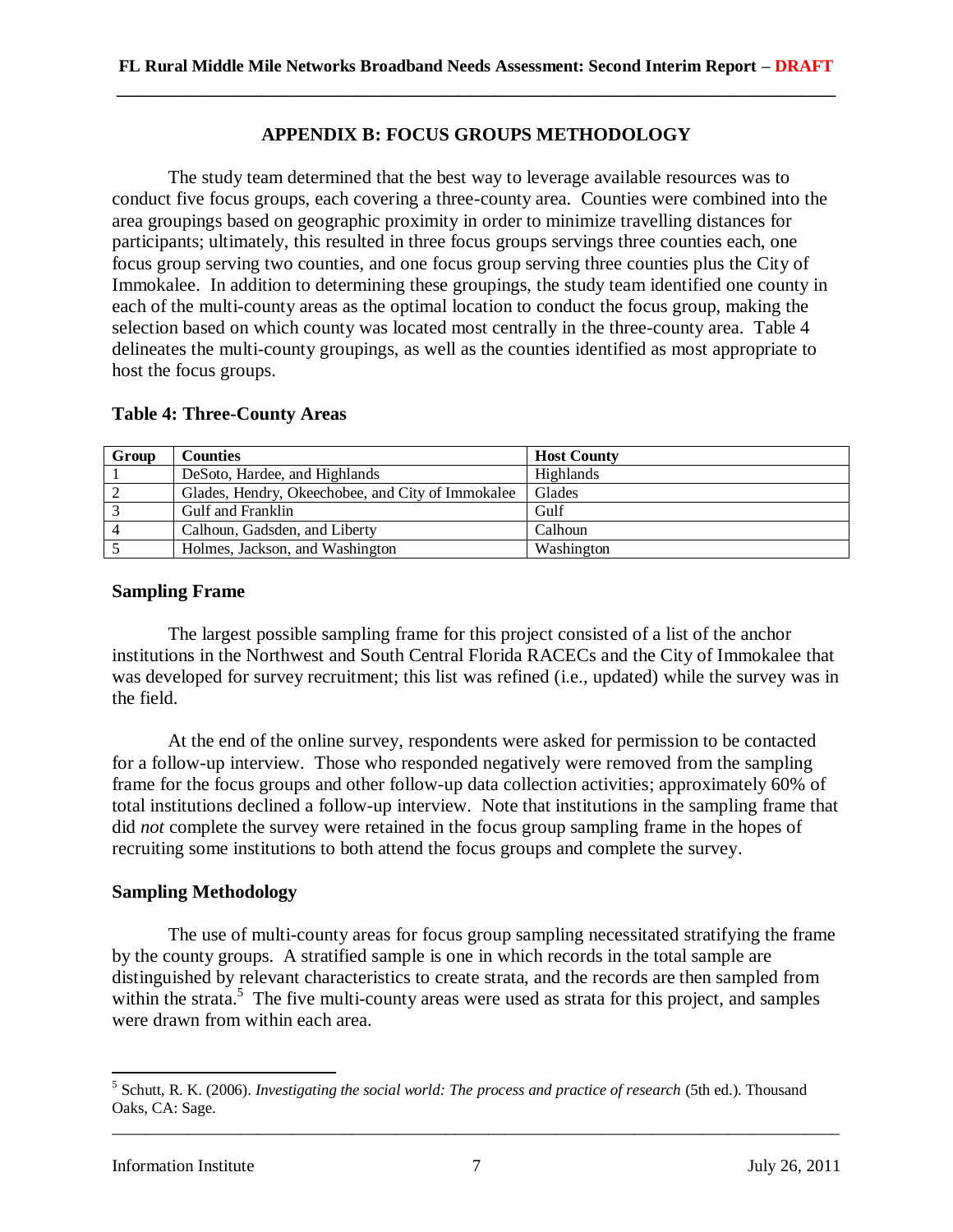The sampling frame was relatively small, with a maximum of 83 records per multicounty group before those who had refused a follow-up interview were removed. It was essential that focus group participants be drawn from the counties within each multi-county area. Therefore, a purposive sampling methodology was employed. Purposive sampling is a nonprobability sampling method in which records are selected because they represent an important characteristic.<sup>6</sup>

## **Participant Recruitment**

The records in the sampling frame fell into three types:

- Institutions that responded to the survey and agreed to be contacted for follow-up interviews;
- Institutions that responded to the survey and did *not* agree to be contacted for follow-up interviews; and
- Institutions that had not yet responded to the survey.

Institutions that refused to be contacted for a follow-up interview were removed from the sampling frame for the focus groups.

Of the remaining institutions, the most likely to agree to participate in the focus groups were those that responded to the survey and agreed to be contacted for follow-up interviews. These institutions were contacted first, with a goal of recruiting approximately 6-10 participants per focus group. Subsequently, institutions that had not responded to the survey were contacted as well. Reasonable attempts were made to recruit at least one participant per county and to recruit participants from a mix of anchor institution types.

## **Focus Group Locations**

The project team initially scheduled five focus groups to be held in Calhoun, Glades, Gulf, Highlands, and Washington Counties. All five focus groups occurred in May 2011.

## **Focus Group Protocol**

The focus groups followed a set protocol and a predetermined list of topics, which was developed from the focus group protocol and topics employed for the NFBA needs assessment; that list of topics had been modified twice (after the first round of focus groups and in preparation for the Rural Health Partnership focus group). The protocol included housekeepingtype activities, such as having participants sign in and complete nameplates, an introduction that explained what the project is about and the purpose of the focus group, and general information about recording and other procedures. The topics included general background on the participants and their institutions, participants' impressions of their institutions' current broadband and technology, impacts of broadband on regional economic development, and

\_\_\_\_\_\_\_\_\_\_\_\_\_\_\_\_\_\_\_\_\_\_\_\_\_\_\_\_\_\_\_\_\_\_\_\_\_\_\_\_\_\_\_\_\_\_\_\_\_\_\_\_\_\_\_\_\_\_\_\_\_\_\_\_\_\_\_\_\_\_\_\_\_\_\_\_\_\_\_\_\_\_\_\_\_ <sup>6</sup> Schutt, R. K. (2006). *Investigating the social world: The process and practice of research* (5<sup>th</sup> Edition). Thousand Oaks, CA: Sage.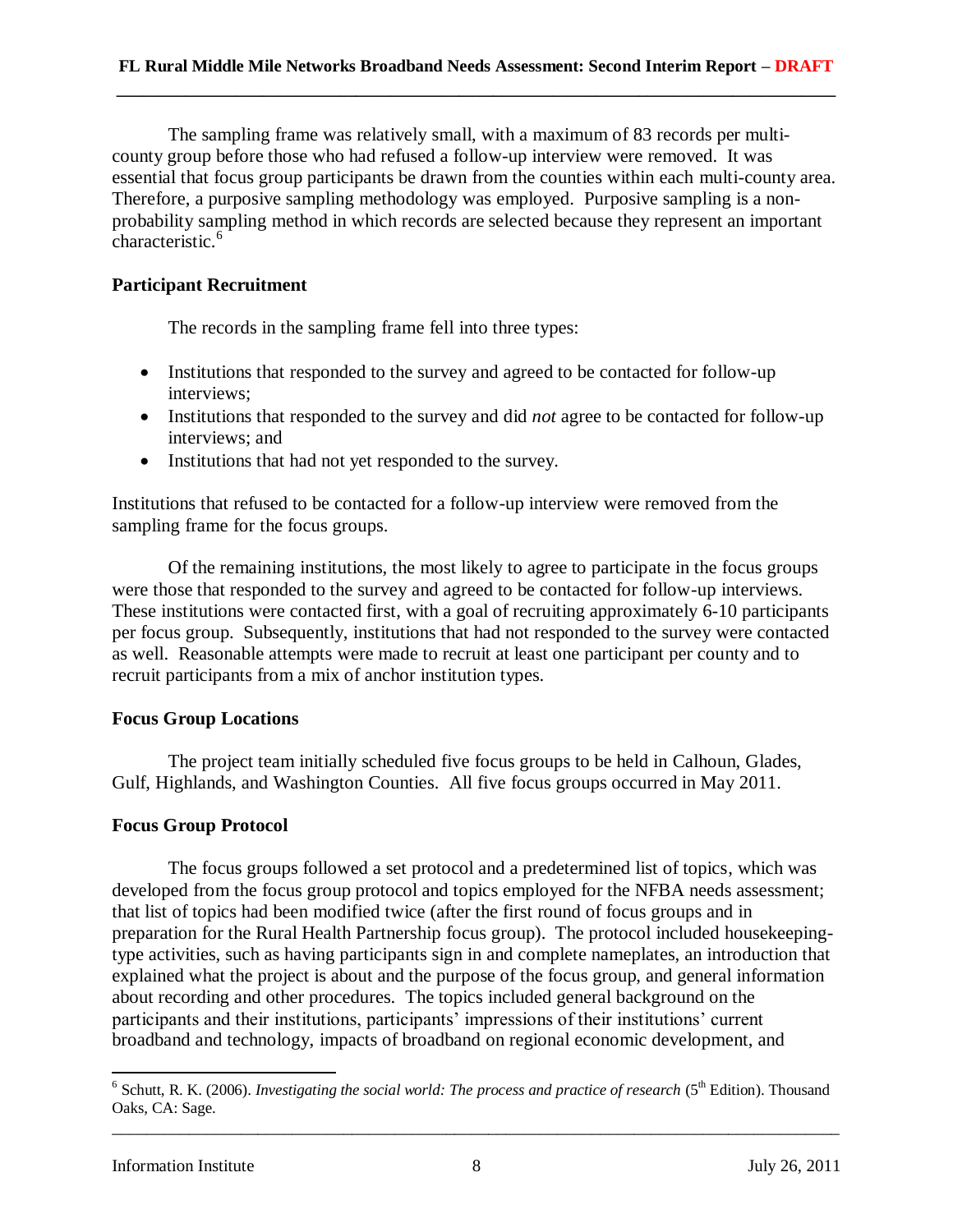factors that affect broadband access and use in their institutions, among others. Each topic included several probing questions to elicit additional information. More detail on the protocol and questions can be provided to the FRBA upon request.

## **Focus Group Participants**

Focus group participants represented all 14 counties plus the City of Immokalee in the FRBA service area (Figure 1) and a variety of anchor institution types (Figure 2). Also, participants held myriad titles within their organizations (Figure 3).



Figure 1. Number of representatives from each county in FRBA focus groups

\_\_\_\_\_\_\_\_\_\_\_\_\_\_\_\_\_\_\_\_\_\_\_\_\_\_\_\_\_\_\_\_\_\_\_\_\_\_\_\_\_\_\_\_\_\_\_\_\_\_\_\_\_\_\_\_\_\_\_\_\_\_\_\_\_\_\_\_\_\_\_\_\_\_\_\_\_\_\_\_\_\_\_\_\_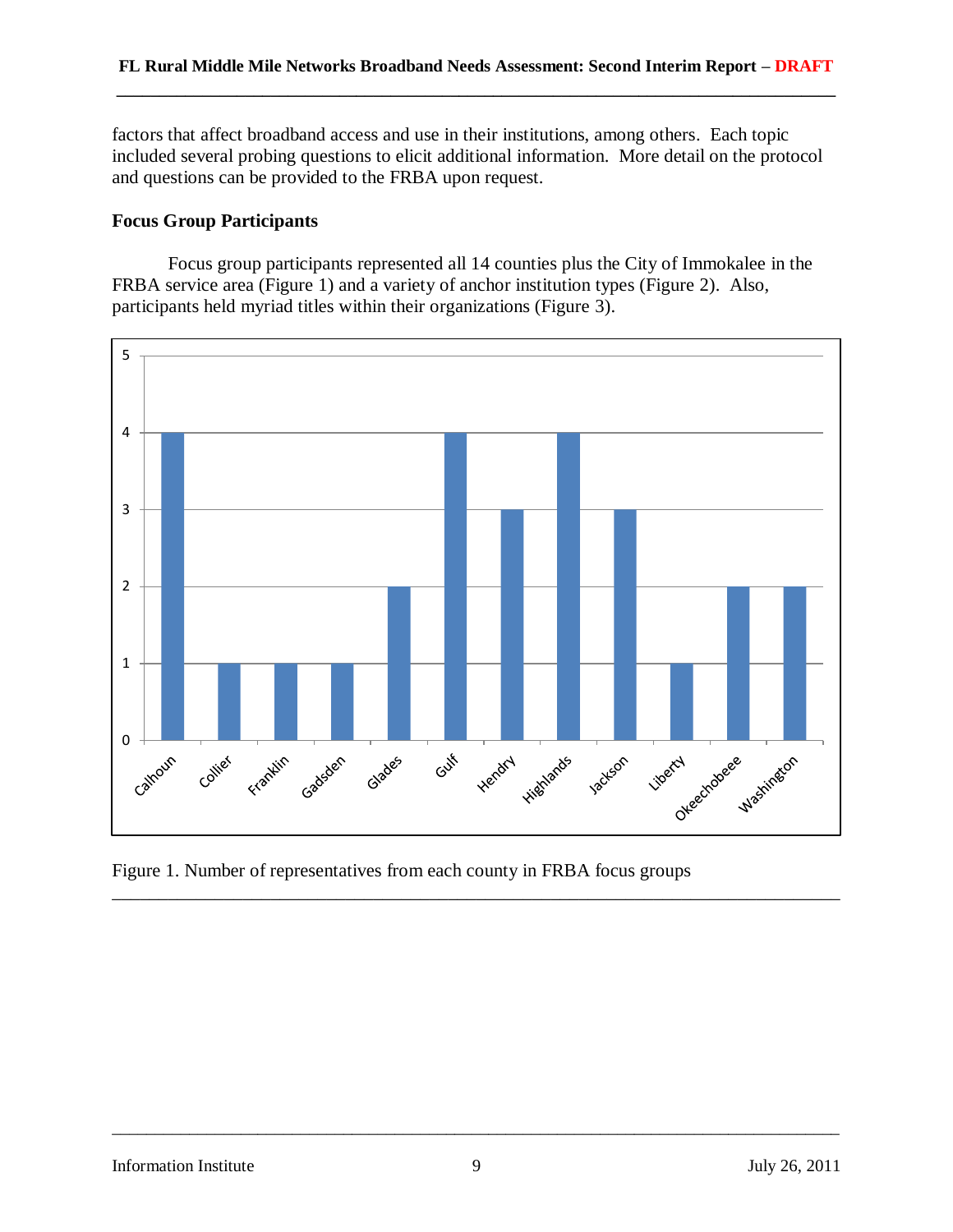

Figure 2. Number of representatives from each anchor institution type in FRBA focus groups

\_\_\_\_\_\_\_\_\_\_\_\_\_\_\_\_\_\_\_\_\_\_\_\_\_\_\_\_\_\_\_\_\_\_\_\_\_\_\_\_\_\_\_\_\_\_\_\_\_\_\_\_\_\_\_\_\_\_\_\_\_\_\_\_\_\_\_\_\_\_\_\_\_\_\_\_\_\_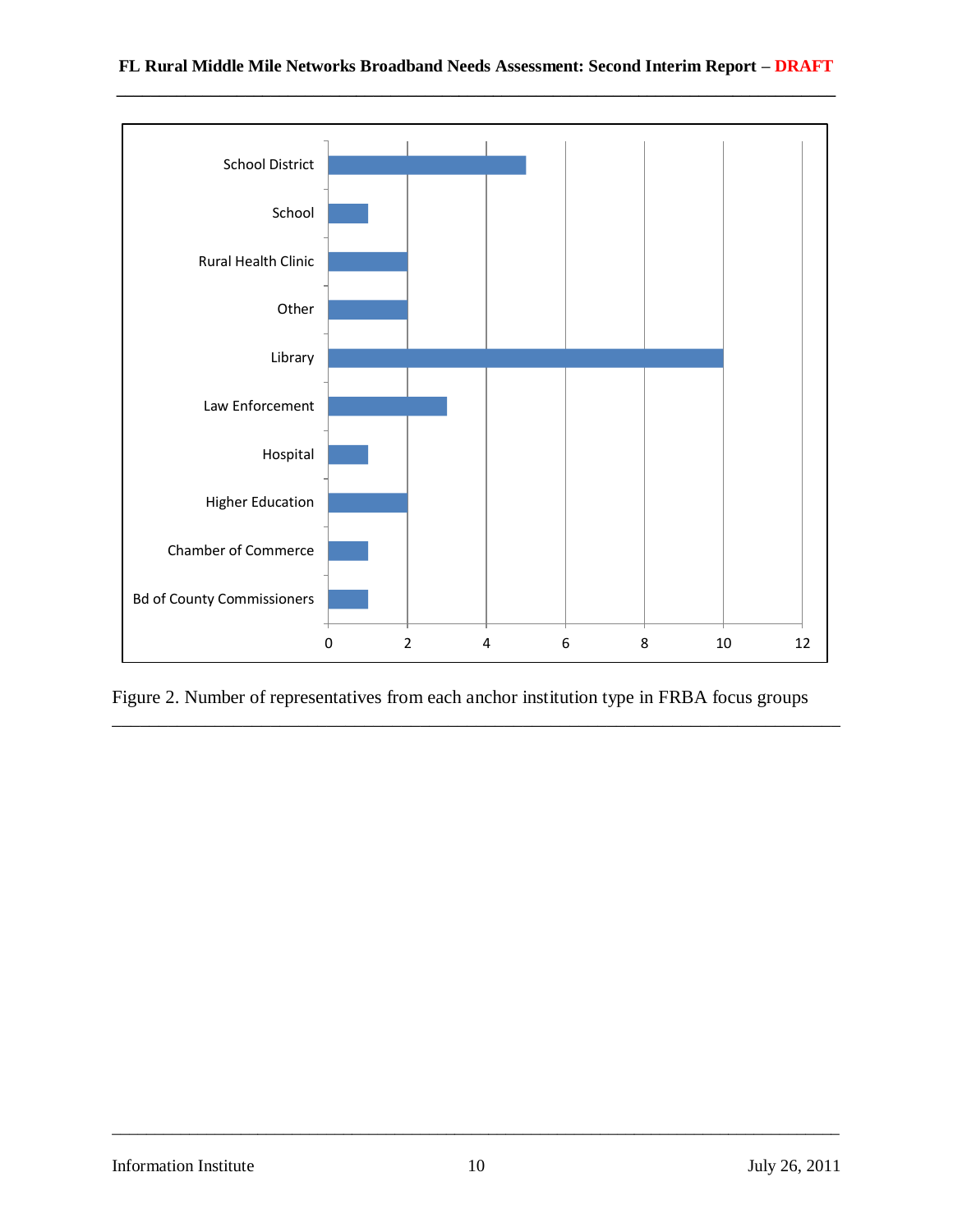

Figure 3. Job titles held by anchor institution representatives at FRBA focus groups

\_\_\_\_\_\_\_\_\_\_\_\_\_\_\_\_\_\_\_\_\_\_\_\_\_\_\_\_\_\_\_\_\_\_\_\_\_\_\_\_\_\_\_\_\_\_\_\_\_\_\_\_\_\_\_\_\_\_\_\_\_\_\_\_\_\_\_\_\_\_\_\_\_\_\_\_\_\_\_\_\_\_\_\_\_

Information Institute 11 July 26, 2011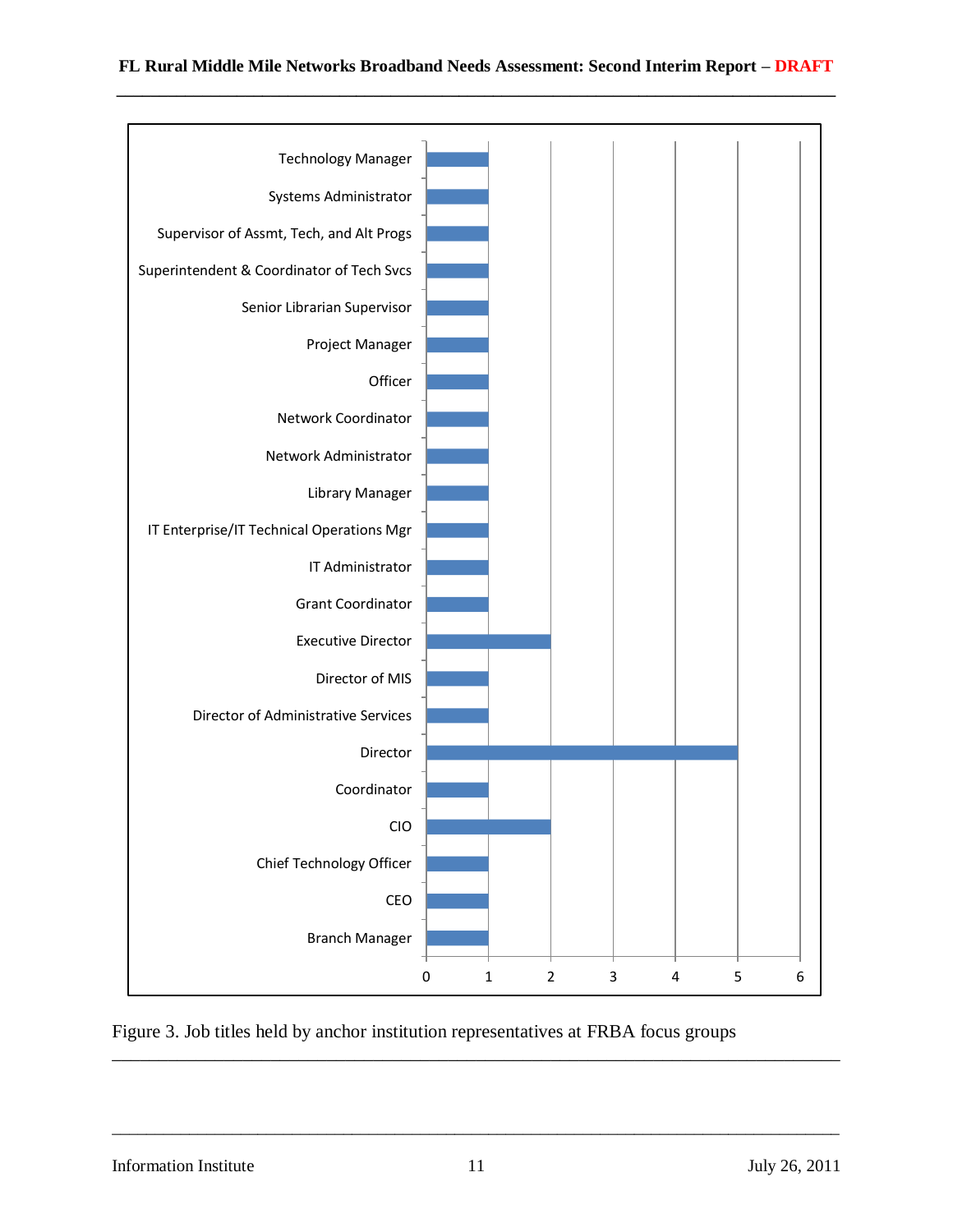### **APPENDIX C: ONSITE DIAGNOSTICS METHODOLOGY**

The project team conducted onsite diagnostics and broadband connectivity assessments for select anchor institutions from the Northwest and South Central RACECs plus the City of Immokalee. The overall objectives of the onsite diagnostics were to accomplish the following:

- Describe the existing broadband networks currently deployed in the region's anchor institutions;
- Identify situational factors and issues that impact how anchor institutions deploy their broadband networks; and
- Determine ways that the region's anchor institutions can improve their network deployments to increase connection speeds at the workstation, and also improve network security and business continuity.

The methodology for conducting the onsite broadband benchmarking efforts was comprised of three phases.

The first phase included a process for generating a pool of potential anchor institutions that qualified for the onsite diagnostics. This list was not limited to those institutions that had taken the FRBA Anchor Institution Broadband Survey prior to the onsite visit.

The second phase included documents that the anchor institutions needed to prepare and have ready prior to the onsite visits. Prepared documents pertained to network information, such as, but not limited to, network peak usage, workstation bandwidth speed tests, and a manifest of network equipment detailing age of computers and number of wireless access points throughout the network. Phase two also provided the assessment team with lists of potential interview questions and a template of diagnostic procedures. The onsite assessment team also provided the anchor institution with a care package of helpful information, tips, and resources regarding improving broadband quality at the institution.

The last phase consisted of generating two kinds of reports. The first type of report was tailored to each anchor institution's onsite diagnostics results. This report was an overview of the findings for each individual anchor institution, and was provided to the individual institutions to fact check before Information Institute staff generated a final version of each report. The second kind of report will be an aggregate report of Northwest and South Central RACECs plus City of Immokalee anchor institutions with recommendations for addressing network issues and improving broadband quality; this will be compiled and written during Task 3 of the project.

In addition to the diagnostic team's report, anchor institutions have continuing access to the resources compiled on the FRBA project website [\(frba.ii.fsu.edu\)](http://frba.ii.fsu.edu/). Specifically, the project team created a section of the project website entitled Toolkit [\(frba.ii.fsu.edu/toolkit.html\)](http://frba.ii.fsu.edu/toolkit.html). Here, the project team provides a variety of self-help resources and recommendations to anchor institutions for improving their network, as well as information technology procedures and documentation. This section is updated frequently as the project team locates and prepares materials for inclusion in the Toolkit.